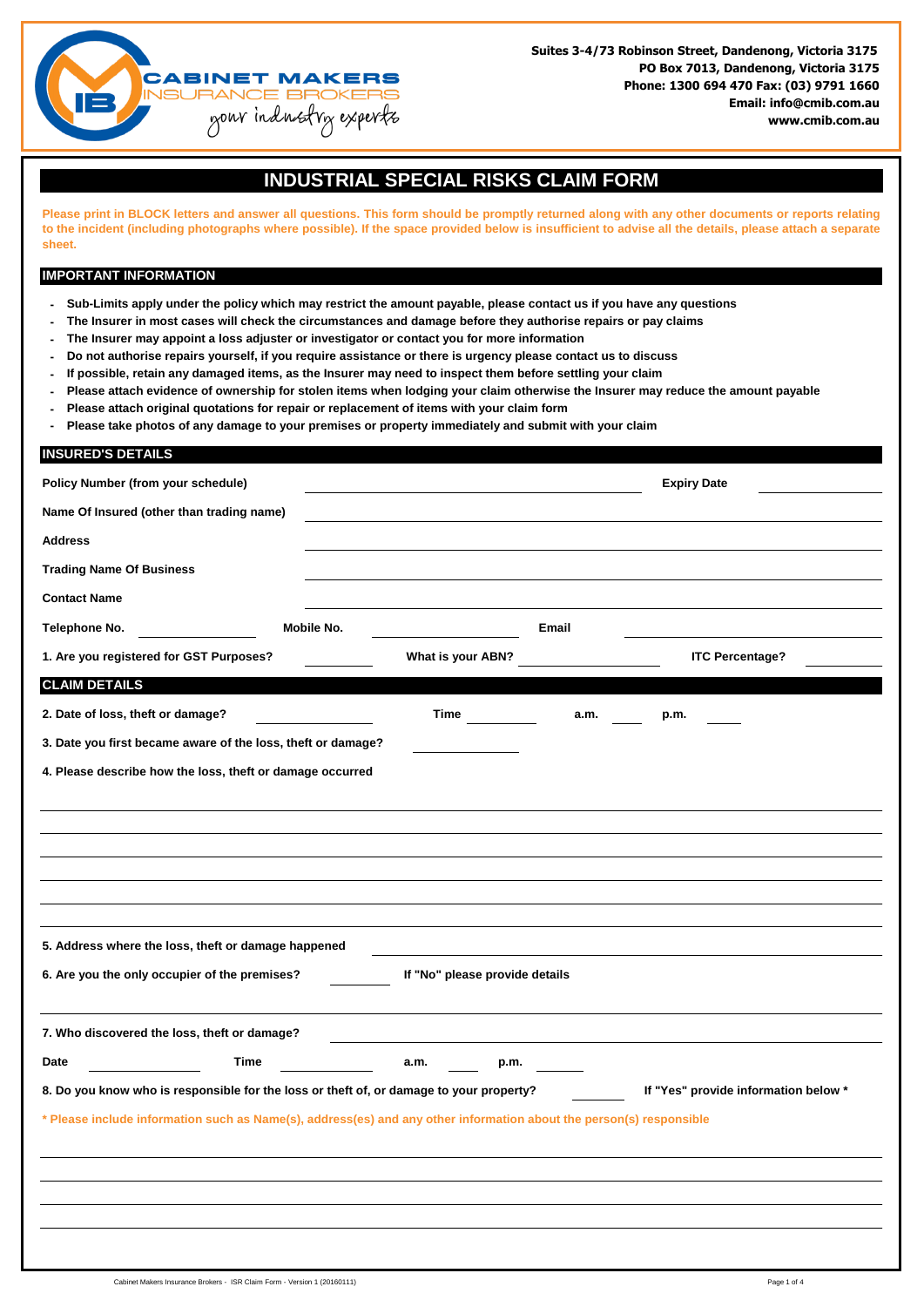| 9. Was there any witnesses to the loss, theft or damage?<br>* Please include information such as Name(s), address(es), phone number(s) and any other information about the witness(es)<br>10. Were your premises broken into?<br>When were the premises last occupied?<br>Were the premises securely locked?<br>How was entry gained (e.g. window broken, door forced)?<br>Have steps been taken to improve security of your premises?<br>You must report any loss, theft or vandalism of property to the Police. The Insurer may need to apply to the Police for a copy of the report.<br>11. Name of Police Station where you reported it?<br><b>Name of Police Officer</b><br>Police offence report no.<br>You must report any loss, theft or vandalism of property to the Police. The Insurer may need to apply to the Police for a copy of the report.<br>12. Name of fire station where you reported it?<br>13. Please list the details of your lost, stolen or damaged property on the page provided at the end of this claim form | If "Yes" provide information below *<br>If "Yes" provide information below<br>Time<br>$\overline{\phantom{a}}$ a.m.<br>Date and the same state of the same state<br>Date Reported<br><b>Date Reported</b> | p.m. |
|-------------------------------------------------------------------------------------------------------------------------------------------------------------------------------------------------------------------------------------------------------------------------------------------------------------------------------------------------------------------------------------------------------------------------------------------------------------------------------------------------------------------------------------------------------------------------------------------------------------------------------------------------------------------------------------------------------------------------------------------------------------------------------------------------------------------------------------------------------------------------------------------------------------------------------------------------------------------------------------------------------------------------------------------|-----------------------------------------------------------------------------------------------------------------------------------------------------------------------------------------------------------|------|
|                                                                                                                                                                                                                                                                                                                                                                                                                                                                                                                                                                                                                                                                                                                                                                                                                                                                                                                                                                                                                                           |                                                                                                                                                                                                           |      |
|                                                                                                                                                                                                                                                                                                                                                                                                                                                                                                                                                                                                                                                                                                                                                                                                                                                                                                                                                                                                                                           |                                                                                                                                                                                                           |      |
|                                                                                                                                                                                                                                                                                                                                                                                                                                                                                                                                                                                                                                                                                                                                                                                                                                                                                                                                                                                                                                           |                                                                                                                                                                                                           |      |
|                                                                                                                                                                                                                                                                                                                                                                                                                                                                                                                                                                                                                                                                                                                                                                                                                                                                                                                                                                                                                                           |                                                                                                                                                                                                           |      |
|                                                                                                                                                                                                                                                                                                                                                                                                                                                                                                                                                                                                                                                                                                                                                                                                                                                                                                                                                                                                                                           |                                                                                                                                                                                                           |      |
|                                                                                                                                                                                                                                                                                                                                                                                                                                                                                                                                                                                                                                                                                                                                                                                                                                                                                                                                                                                                                                           |                                                                                                                                                                                                           |      |
|                                                                                                                                                                                                                                                                                                                                                                                                                                                                                                                                                                                                                                                                                                                                                                                                                                                                                                                                                                                                                                           |                                                                                                                                                                                                           |      |
|                                                                                                                                                                                                                                                                                                                                                                                                                                                                                                                                                                                                                                                                                                                                                                                                                                                                                                                                                                                                                                           |                                                                                                                                                                                                           |      |
|                                                                                                                                                                                                                                                                                                                                                                                                                                                                                                                                                                                                                                                                                                                                                                                                                                                                                                                                                                                                                                           |                                                                                                                                                                                                           |      |
|                                                                                                                                                                                                                                                                                                                                                                                                                                                                                                                                                                                                                                                                                                                                                                                                                                                                                                                                                                                                                                           |                                                                                                                                                                                                           |      |
|                                                                                                                                                                                                                                                                                                                                                                                                                                                                                                                                                                                                                                                                                                                                                                                                                                                                                                                                                                                                                                           |                                                                                                                                                                                                           |      |
|                                                                                                                                                                                                                                                                                                                                                                                                                                                                                                                                                                                                                                                                                                                                                                                                                                                                                                                                                                                                                                           |                                                                                                                                                                                                           |      |
|                                                                                                                                                                                                                                                                                                                                                                                                                                                                                                                                                                                                                                                                                                                                                                                                                                                                                                                                                                                                                                           |                                                                                                                                                                                                           |      |
|                                                                                                                                                                                                                                                                                                                                                                                                                                                                                                                                                                                                                                                                                                                                                                                                                                                                                                                                                                                                                                           |                                                                                                                                                                                                           |      |
|                                                                                                                                                                                                                                                                                                                                                                                                                                                                                                                                                                                                                                                                                                                                                                                                                                                                                                                                                                                                                                           |                                                                                                                                                                                                           |      |
| unrepairable.<br>15. Do you owe money on the property lost, stolen or damaged?                                                                                                                                                                                                                                                                                                                                                                                                                                                                                                                                                                                                                                                                                                                                                                                                                                                                                                                                                            | If "Yes" provide information below                                                                                                                                                                        |      |
| Lender's name                                                                                                                                                                                                                                                                                                                                                                                                                                                                                                                                                                                                                                                                                                                                                                                                                                                                                                                                                                                                                             | <b>Amount</b><br>\$                                                                                                                                                                                       |      |
| <b>Address</b>                                                                                                                                                                                                                                                                                                                                                                                                                                                                                                                                                                                                                                                                                                                                                                                                                                                                                                                                                                                                                            |                                                                                                                                                                                                           |      |
| 16. Some of the property lost, stolen or damaged may be covered under other policies, including health insurance. Please list any other insurance<br>you have which might cover these items.                                                                                                                                                                                                                                                                                                                                                                                                                                                                                                                                                                                                                                                                                                                                                                                                                                              |                                                                                                                                                                                                           |      |
| Name of the Insurer                                                                                                                                                                                                                                                                                                                                                                                                                                                                                                                                                                                                                                                                                                                                                                                                                                                                                                                                                                                                                       |                                                                                                                                                                                                           |      |
| Policy number & Type of Insurance                                                                                                                                                                                                                                                                                                                                                                                                                                                                                                                                                                                                                                                                                                                                                                                                                                                                                                                                                                                                         |                                                                                                                                                                                                           |      |
| <b>Address</b>                                                                                                                                                                                                                                                                                                                                                                                                                                                                                                                                                                                                                                                                                                                                                                                                                                                                                                                                                                                                                            |                                                                                                                                                                                                           |      |
| 17. Have you had any previous losses or made any claims for loss, theft or damage on any insurer in the past five years, whether                                                                                                                                                                                                                                                                                                                                                                                                                                                                                                                                                                                                                                                                                                                                                                                                                                                                                                          |                                                                                                                                                                                                           |      |
| you claimed on them or not?<br><b>Details</b><br>Value                                                                                                                                                                                                                                                                                                                                                                                                                                                                                                                                                                                                                                                                                                                                                                                                                                                                                                                                                                                    | If "Yes" provide information below<br>Date Of Loss<br><b>Insurer</b>                                                                                                                                      |      |
|                                                                                                                                                                                                                                                                                                                                                                                                                                                                                                                                                                                                                                                                                                                                                                                                                                                                                                                                                                                                                                           |                                                                                                                                                                                                           |      |
|                                                                                                                                                                                                                                                                                                                                                                                                                                                                                                                                                                                                                                                                                                                                                                                                                                                                                                                                                                                                                                           |                                                                                                                                                                                                           |      |
|                                                                                                                                                                                                                                                                                                                                                                                                                                                                                                                                                                                                                                                                                                                                                                                                                                                                                                                                                                                                                                           |                                                                                                                                                                                                           |      |
|                                                                                                                                                                                                                                                                                                                                                                                                                                                                                                                                                                                                                                                                                                                                                                                                                                                                                                                                                                                                                                           |                                                                                                                                                                                                           |      |
| 18. Has any Insurer refused or cancelled cover or required special terms to insure you?                                                                                                                                                                                                                                                                                                                                                                                                                                                                                                                                                                                                                                                                                                                                                                                                                                                                                                                                                   | If "Yes" provide information below                                                                                                                                                                        |      |
|                                                                                                                                                                                                                                                                                                                                                                                                                                                                                                                                                                                                                                                                                                                                                                                                                                                                                                                                                                                                                                           |                                                                                                                                                                                                           |      |
| 19. Have you been charged with or convicted of any crimial offence in the last 10 years?                                                                                                                                                                                                                                                                                                                                                                                                                                                                                                                                                                                                                                                                                                                                                                                                                                                                                                                                                  | If "Yes" provide information below                                                                                                                                                                        |      |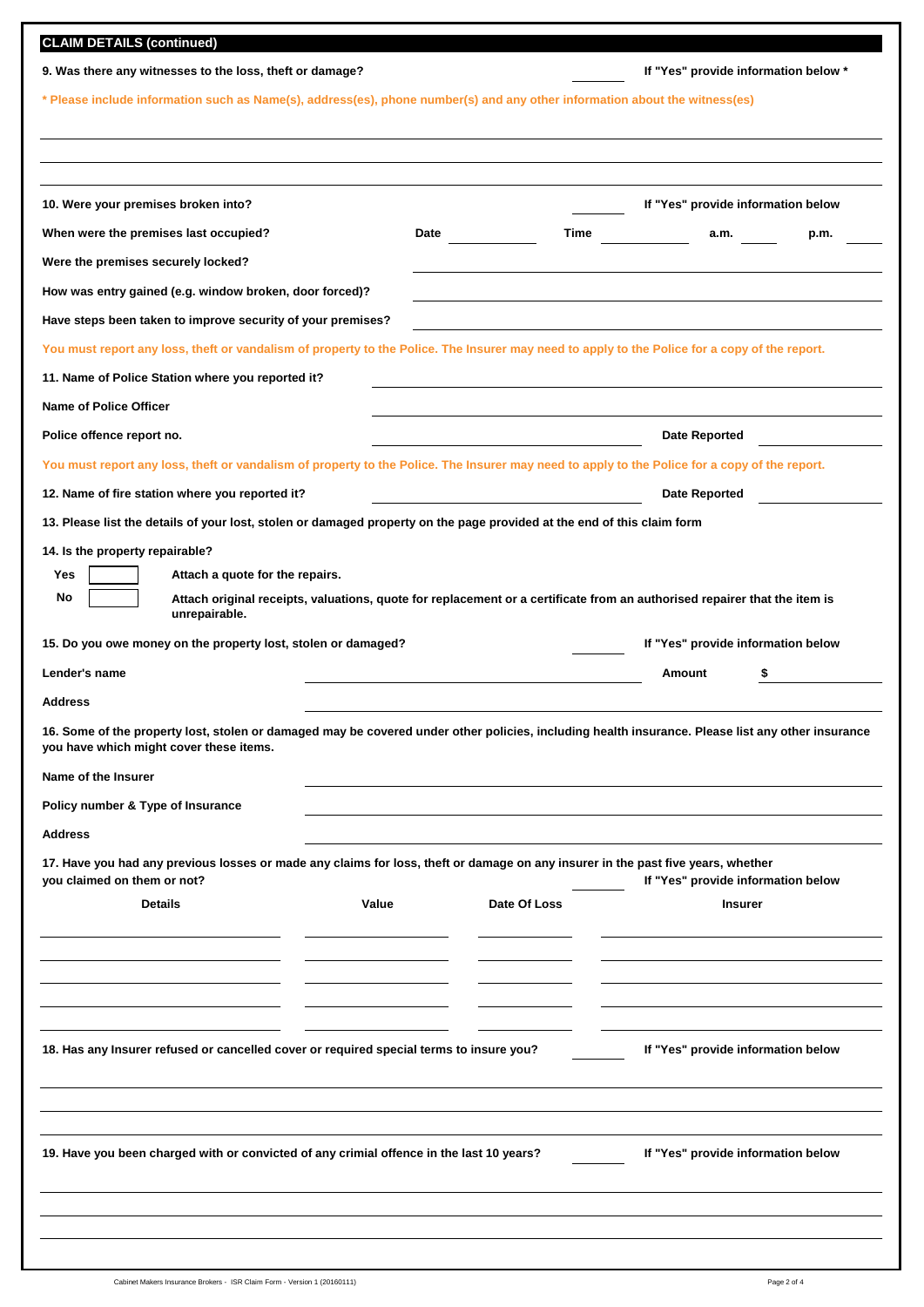#### **COLLECTION OF BANK ACCOUNT DETAILS**

The following section is to provide your bank account details so that the Insurer, if able to, can arrange direct credit to your nominated bank account. By signing this form you are directing your Insurer to make any payments relating to this claim to the account nominated below until you **notify us in writing otherwise.**

**Please ensure account details are accurate. The submission of incorrect details may result in delayed settlement of your claim.**

| Your Bank BSB Number:                |  |  |
|--------------------------------------|--|--|
| <b>Your Bank Account Number:</b>     |  |  |
| Name Of Bank:                        |  |  |
| <b>Branch Where Account Is Held:</b> |  |  |
| <b>Bank Account Name:</b>            |  |  |
|                                      |  |  |

#### **DECLARATION**

**I declare that to the best of my knowledge and belief the information in this form is true and correct and I have not withheld any relevant infromation.**

**I consent to the Insurer using my personal information I have provided on this form for the purpose of processing my claim. I understand that if I choose not to provide the required details, this is my choice, however the Insurer may not be able to process my claim.**

**\* I consent to the Insurer disclosing my personal information to other Insurers, an insurance reference service or as required by law. I consent to the Insurer also disclosing my personal information to and/or collecting additional information about me, from investigators or legal advisers.**

**\* This consent only applies when a claim is submitted in relation to a policy issued to the individual, not a company or business.**

**Signature of insured Date**



**Print name**